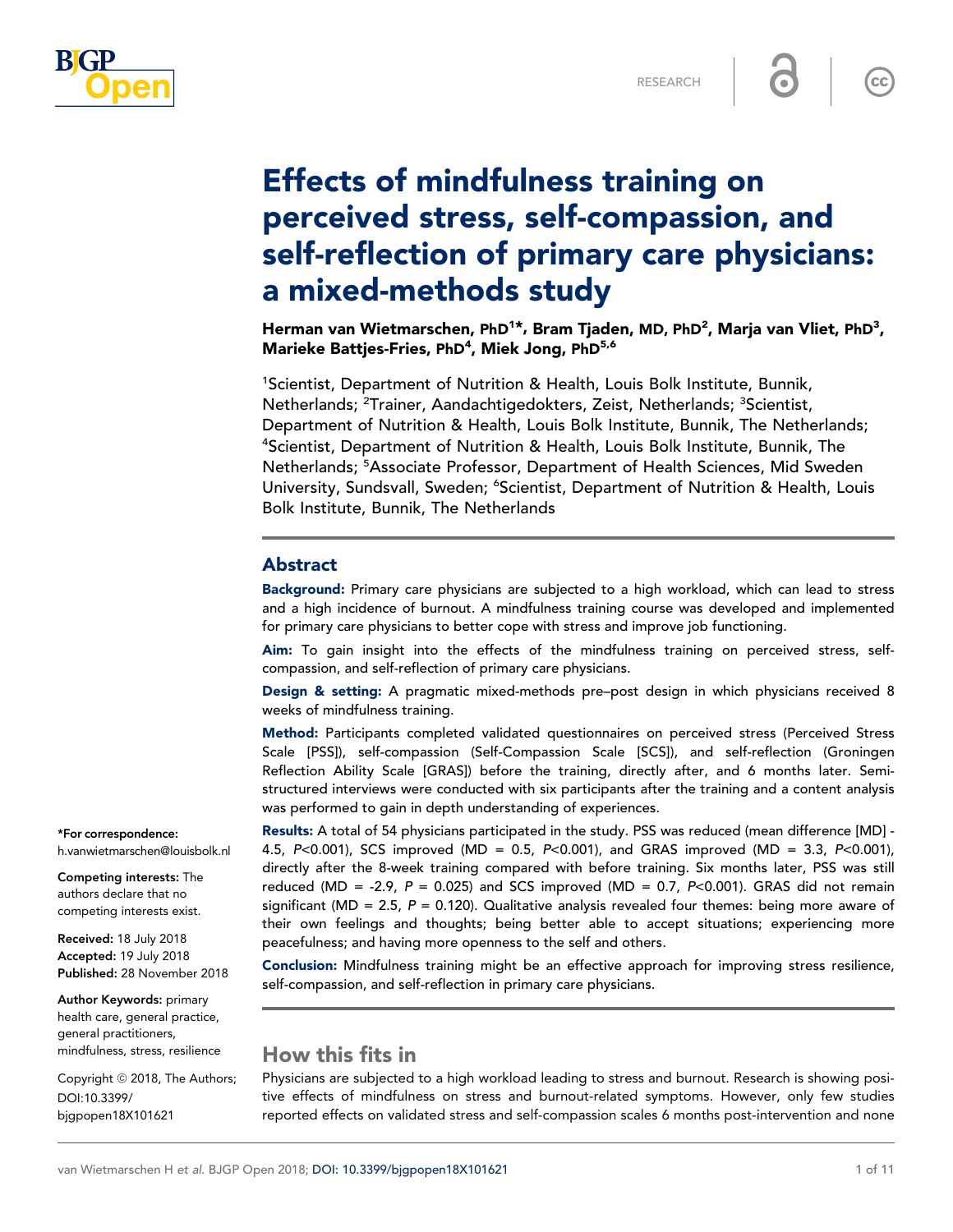of those included a qualitative analysis of those effects. This study reports a reduction of perceived stress and an improvement of self-compassion up to 6 months after the training course. Qualitative analysis revealed the process of changes in self-reflection and perception of primary care physicians during those 6 months. Further pragmatic comparative studies are needed to better understand the benefits of mindfulness for primary care physicians.

# Introduction

#### *'The pressure, you create it yourself.'* (Interviewee 5)

Dutch primary care physicians report high levels of distress and burnout. According to a study by Twellaar *et al*, [1](#page-9-0) 20% of Dutch primary care physicians suffered from burnout. This appears to be an international issue, as other countries report similar high burnout prevalence rates.<sup>[2](#page-9-0)</sup> Burnout is the unintended result of disruptive changes in the society, the medical profession, and the healthcare sector.<sup>[3](#page-9-0)</sup> As a result of government policies, which aim to manage the effects of the general ageing of the population on healthcare costs, more tasks are being diverted from hospital care to primary care. This results in an increase of the already high workload of primary care physicians. Furthermore, physicians are commonly trained to take care of the patient first, often making heroic efforts and sacrifices to do so.<sup>[4](#page-9-0)</sup> However, this work attitude cannot be maintained without sufficient care for oneself. Prevention of burnout and discovering the processes underlying burnout are highly relevant today.

Within primary care, burnout has been defined as a syndrome characterised by emotional exhaustion, depersonalisation (experiencing patients as objects), and low sense of accomplishment.<sup>[5](#page-9-0)</sup> Verweij et al<sup>[6](#page-9-0)</sup> state that burnout is not only a problem for primary care physicians themselves, but also for their patients. It can result in medical mistakes and a diminished quality of care.[7](#page-9-0)

Mindfulness seems to be a promising intervention for reducing stress and enhancing wellbeing of physicians. Mindfulness was defined by Kabat-Zinn as paying attention in the here and now in a conscious and non-judgemental way. According to Shapiro *et al*, [8](#page-9-0) this definition embodies three axioms or building blocks of mindfulness: intention, attention, and attitude. These are interwoven aspects of a cyclic process and can be presented in a dynamic mindfulness model. Mindfulness brings about a shift in perspective that enables one to adopt a more detached attitude in life. From this, additional mechanisms may arise that lead to change and positive outcomes such as self-regulation, value clarification, and psychological flexibility.

Previous studies that investigated the effects of an educational programme for mindful communication in primary care physicians, reported that the programme was effective in terms of improvements of mindfulness, burnout, and empathy, at least up to 15 months after the programme. More recently, a pilot study was conducted using an adapted and abbreviated Mindfulness Based Stress Reduction (MBSR) course that demonstrated reduced stress and burnout in primary care physicians, [9](#page-9-0) months after the course.<sup>9</sup> Previously, a waiting-list controlled study was conducted in the Netherlands, examining the feasibility and short-term effectiveness of a MBSR programme for trainers (who were primary care physicians themselves)of primary care physicians associated with two Dutch train-ing hospitals, using both quantitative and qualitative outcome measures.<sup>[6](#page-9-0)</sup> The MBSR programme appeared to be feasible and acceptable for the trainers. Compared with the control group, depersonalisation decreased, and dedication and mindfulness skills increased. The qualitative data indicated that participants became more aware and self-reflective. Increased wellbeing and a less judgemental and kinder attitude towards the self and others was also reported.<sup>[6](#page-9-0)</sup>

The aim of the present study was to investigate the feasibility and effects of a mindfulness training course, primarily developed and implemented for primary care physicians to better cope with stress, in a more representative sample of primary care physicians in the Netherlands. Besides perceived stress, self-compassion was chosen as an outcome measure since it is an important target for reducing burnout in healthcare professionals and it is currently unknown whether a mindfulness inter-vention can enhance self-compassion.<sup>[10](#page-9-0)</sup> Self-reflection was chosen as another outcome measure to evaluate the effects of the mindfulness training. A pragmatic effectiveness mixed-methods design was chosen to investigate effects on perceived stress, self-compassion, and self-reflection directly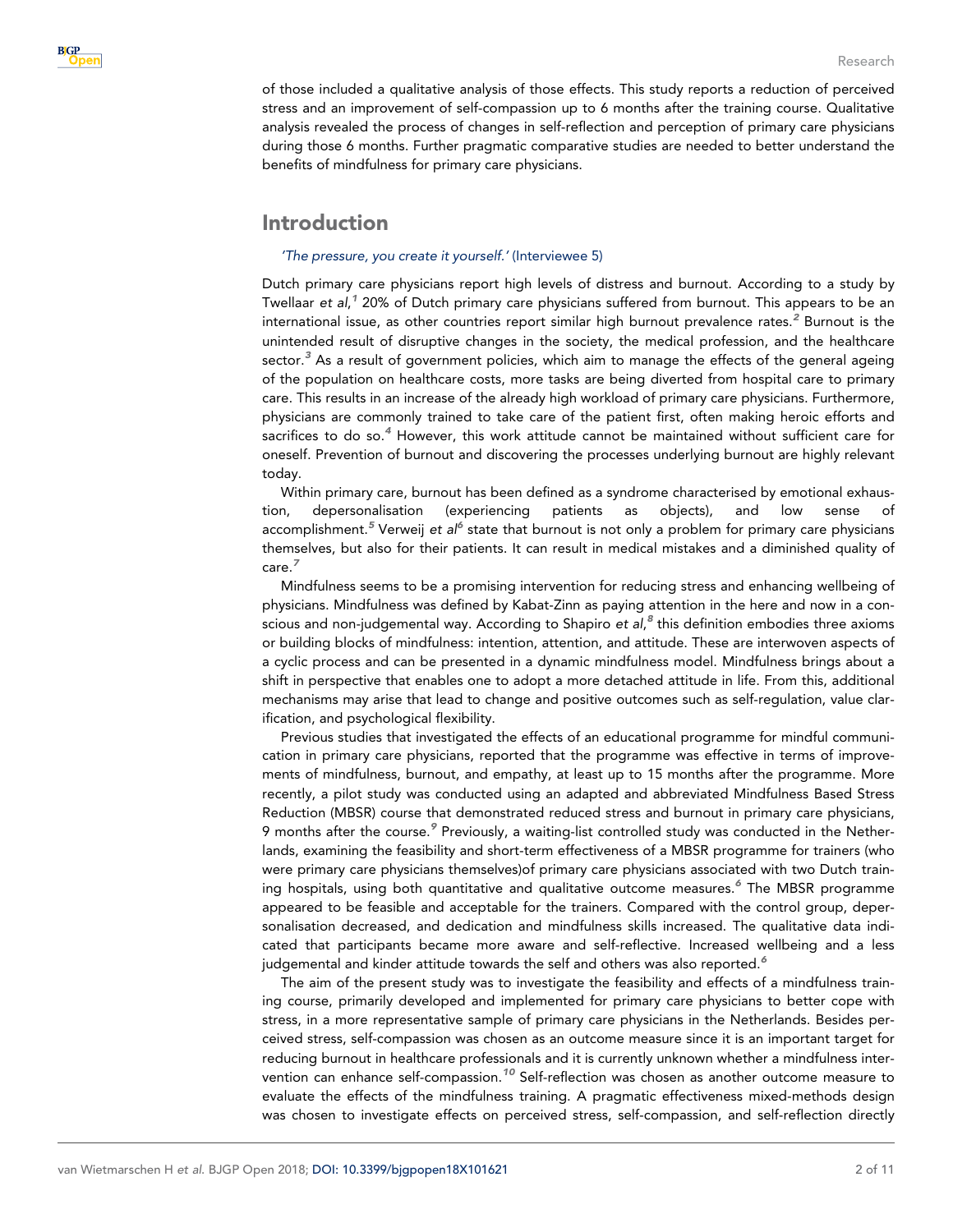

after the training and 6 months post-intervention, as well as to gain more in-depth understanding of the experiences of participating in a mindfulness training course.

# Method

## Study design and participants

The present study was designed as a pragmatic pre–post effectiveness study evaluated by a mixed-methods approach.<sup>[11](#page-9-0)</sup> Physicians registering for the annually offered mindfulness training were provided with written information to inform them about the background and purpose of the study, mode of participation, and confidentiality of data. Informed consent was obtained from all participants before the start of the mindfulness training.

## Intervention

The mindfulness training was announced as an attention training for primary care physicians, based on the principles of mindfulness. The mindfulness training in this study was based on the MBSR train-ing developed by Jon Kabat-Zinn,<sup>[12](#page-9-0)</sup> but central elements of the MBSR training, such as the seven pillars of mindfulness and the different meditations, were adapted for primary care physicians, to help them to incorporate these exercises in their professional life. For example, walking meditation was introduced in the context of walking to the waiting room of patients and back. The training consisted of weekly group sessions for 8 weeks, totalling 26 hours. Physicians participated in any one of the five mindfulness trainings that were organised during the period 2015–2016. The training was self-paid, at a cost of  $\epsilon$ 750. The training included formal exercises (sitting meditation, body scan, mindful yoga, walking meditation) as well as informal exercises such as attention for daily tasks in work setting, especially with patients. Specific attention was given to the challenges that might occur in the implementation of mindfulness in the practices of primary care physicians. The mindfulness training was given by two qualified MBSR trainers, with  $>$  5 years of experience in giving this training. The training was accredited by the Royal Dutch Medical Association.

## Quantitative analysis

#### Outcome measures

Outcome measures were changes in perceived stress, self-compassion, and self-reflection ability, directly after the training and 6 months later. The validated 10-point PSS developed by Cohen *et al* was used to measure perceived stress.<sup>[13](#page-9-0)</sup> Self-compassion was measured with the validated SCS developed by Neff *et al*. [14](#page-9-0) Personal ability to reflect was measured with the validated GRAS designed by Aukes *et al*. [15](#page-9-0) Additionally, self-report questionnaires before and after the training were used to collect demographic data of participants, and data was collected on relevance of the training and implementation of the training in daily and professional life of participants 6 months after the training. Questionnaires were provided and managed with the online service MWM2 .

#### Analysis

Descriptive statistics were performed on the demographic data. Paired student *t*-tests were performed to analyse the differences between pre-training and directly post-training, as well as between pre-training and 6 months after the training, after checking the variables for normality. Effect sizes were calculated (Cohen's *d*) for the pre- and post-differences.<sup>[16](#page-9-0)</sup> All analysis of the data were performed with SPSS (version 24).

## Qualitative analysis

#### Data collection

Overall, sampling was based on the concept of 'information power'. According to this model, sufficient information power depends on: (a) the aim of the study; (b) sample specificity; (c) use of established theory; (d) quality of dialogue; and (e) analysis strategy. The larger information power the sample holds, the lower number of participants is needed.<sup>[17](#page-9-0)</sup> As the qualitative interviews were additional to the quantitative study, and some qualitative data is available from a previous feasibility study about a MBSR training among Dutch physicians (data not published), a sample of six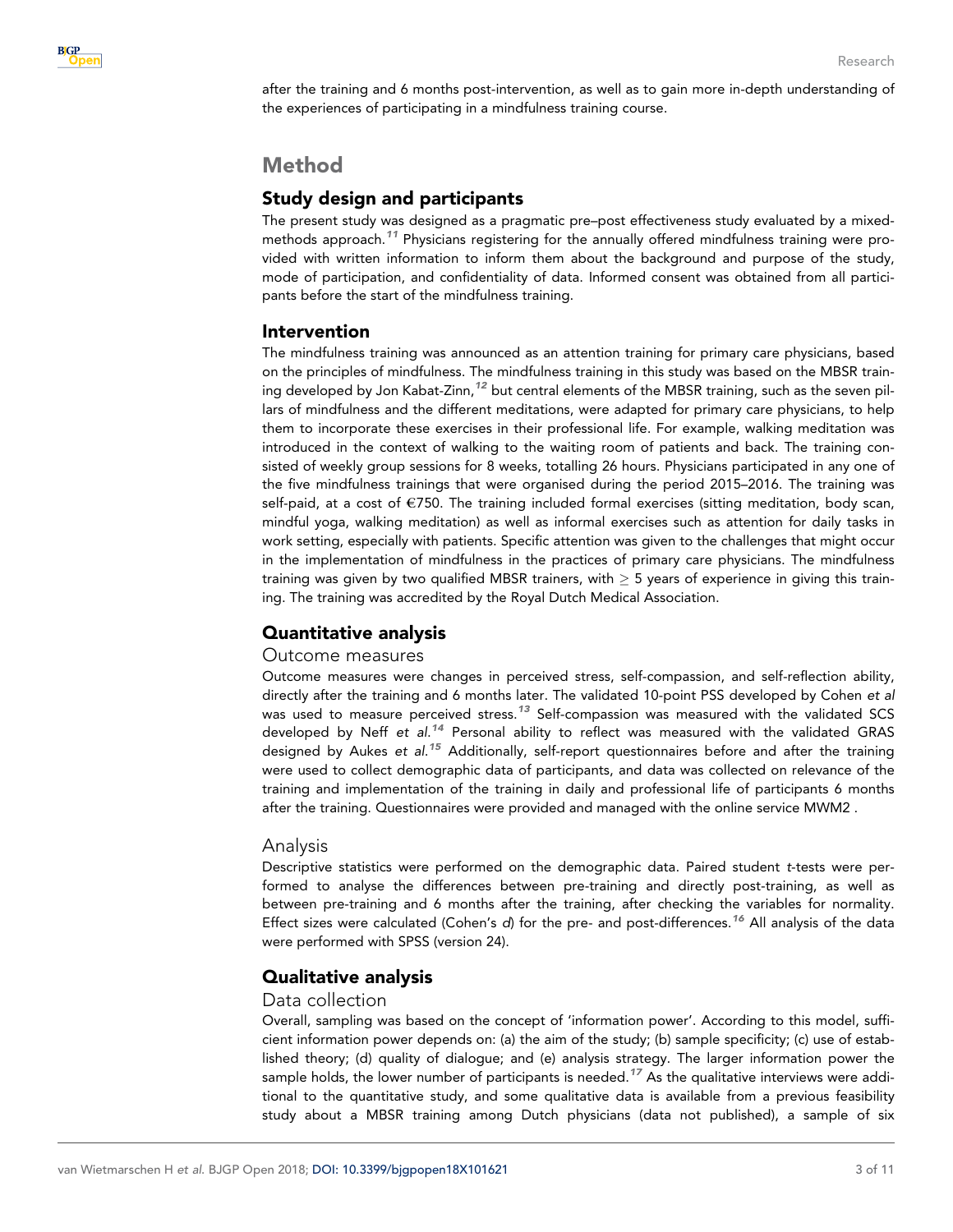participants was considered appropriate. To increase sample specificity, the authorsaimed to include participants distributed over all age groups, both sexes, and from each of the offered courses.<sup>[18](#page-9-0)</sup> Participants were recruited on a voluntary basis and interviewed 3 months after the mindfulness training. As the level of comfort influences the quality of dialogue (and thereby the level of information power), in-depth interviews were conducted at a place chosen by the interviewee.<sup>[17,19](#page-9-0)</sup> Furthermore, interviews were conducted by the third author who had not been part of the training and has previous experience in interviews about mindfulness-based interventions among healthcare professionals. A topic guide was prepared to support the interview and interviewees were encouraged to tell stories and narratives about these topics in order for an understanding of their experiences to be obtained.[19](#page-9-0) Interviews were audio-recorded and transcribed for analysis.

#### Analysis

Content analysis was chosen owing to its flexibility and the exploratory character of the study.<sup>[20](#page-9-0)</sup> With this method, the authors aimed to provide a general account of the important and sensitive phenomena under study; that is, the common experiences of the participants with respect to the MBSR course.<sup>[21](#page-9-0)</sup> An inductive approach was chosen in which themes were tightly linked to the data, and not to pre-defined concepts.<sup>[22](#page-9-0)</sup> Data analysis were performed in line with the steps described by Elo and Kyngas. $^{21}$  $^{21}$  $^{21}$  It consisted of first reading the transcripts and writing down impressions. Next, the data were open-coded by marking all meaningful expressions. Codes were then sorted based on their mutual content. Themes, subthemes, and corresponding names were formulated. Subsequently, themes and subthemes were checked by rereading the transcripts in the light of these themes. Themes and subthemes were reorganised and pieces of transcripts recoded. The process of rereading and recoding was repeated several times until a group of coherent themes and subthemes emerged from the data. Analysis was mainly performed by the first author. To increase trustworthiness, the third author took the findings of each consecutive step under consideration and differences in opinion were discussed and agreed on. $23$ 

#### Results

A total of 54 physicians participated in the study and completed the pre-training questionnaire. Fifty-one (94%) participants completed the questionnaire directly after the mindfulness training and 23 (43%) participants completed the questionnaire 6 months after the end of the training. Participants were reminded weekly, for up to 3 weeks, to complete the 6-month questionnaire.

Demographic characteristics of the 54 participants are presented in [Table 1](#page-4-0). All participants were physicians, the majority (87%) being primary care physicians. Most physicians were female (78%) with an average age of 40 years ([Table 1](#page-4-0)). Of the 54 participants, 46 (85%) reported having some knowledge about mindfulness. One or more mindfulness and/or other mind–body practices were practised by 46 (85%) of the participants before or during the current mindfulness training. Twenty-two (41%) of the 54 participants had been practising some form of body–mind exercise within the 12 months before the start of the training: 10 (19%) less than monthly, seven (13%) monthly, and five (9%) weekly or daily.

#### Quantitative results

The data on perceived stress, self-compassion, and self-reflection was normally distributed allowing t-tests to test for significant differences between groups. As shown in [Table 2](#page-5-0), after 8 weeks of mindfulness training, PSS was significantly reduced, SCS significantly improved, and GRAS significantly improved. Reduction in PSS and improvement of SCS were large effects, while the improvement on GRAS was a medium effect size (see [Table 2](#page-5-0)).

Six months later, PSS remained significantly reduced and SCS improved even more ([Table 3](#page-5-0)). GRAS did not remain significant 6 months after the training. Reduction of PSS was a medium effect and the improvement of SCS a large effect size ([Table 3](#page-5-0)).

Participants agreed to a high extent that the mindfulness training was useful for primary care physicians (4.5  $\pm$  0.8; on a scale from 1 [totally disagree] to 5 [totally agree], and contributed to stress-reduction (4.5  $\pm$  0.8) and to the professional development of primary care physicians (4.4  $\pm$ 0.6). Furthermore, 6 months after the training, a substantial percentage of physicians still practised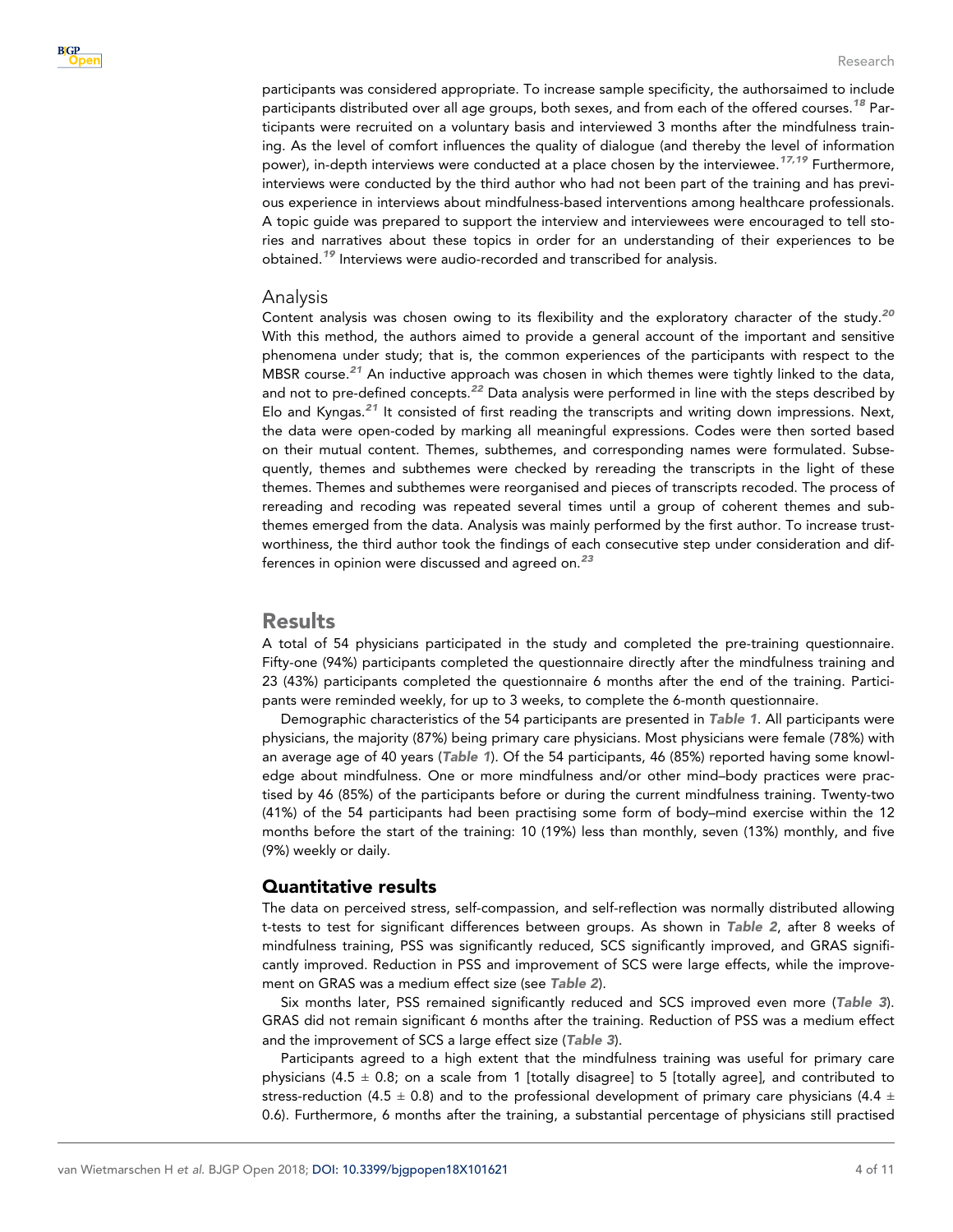<span id="page-4-0"></span>

**Table 1.** Demographic characteristics of participants ( $n = 54$ )

|                                          | n (%)   |
|------------------------------------------|---------|
| Age, years (SD)                          | 40 (9)  |
| Sex                                      |         |
| Male                                     | 12 (22) |
| Female                                   | 42 (78) |
| Occupation                               |         |
| Primary care physician                   | 47 (87) |
| Other                                    | 3(6)    |
| Not known                                | 4(7)    |
| Work setting                             |         |
| Own practice                             | 5(9)    |
| Duo practice                             | 8 (15)  |
| Group practice                           | 3(6)    |
| Healthcare centre                        | 5 (9)   |
| Observing physician                      | 22 (41) |
| Other                                    | 11 (20) |
| Years working as physician               |         |
| <2 years                                 | 10 (19) |
| 2-5 years                                | 17 (31) |
| 6-10 years                               | 13 (24) |
| $11-20$ years                            | 5 (9)   |
| >20 years                                | 9(17)   |
| Experience with mindfulness              |         |
| Not familiar                             | 8 (15)  |
| Familiar but never practised             | 24 (44) |
| Practises in the past or currently       | 22 (41) |
| Types of practices ( $n = 22$ )          |         |
| Mindfulness meditation                   | 6(27)   |
| Other form of meditation                 | 5(23)   |
| Yoga                                     | 15 (68) |
| Tai chi                                  | 4(18)   |
| Guided visualisation                     | 3(14)   |
| Hypnotherapy                             | 0(0)    |
| Relaxation exercises                     | 11 (50) |
| Other                                    | 2(9)    |
| Frequency of practices in past 12 months |         |
| Not                                      | 32 (59) |
| Less than once per month                 | 10 (19) |
| Approximately monthly                    | 7(13)   |
| Approximately weekly                     | 1(2)    |
| Several times per week                   | 2(4)    |
| Daily                                    | 2(4)    |
| Several times per day                    | 0(0)    |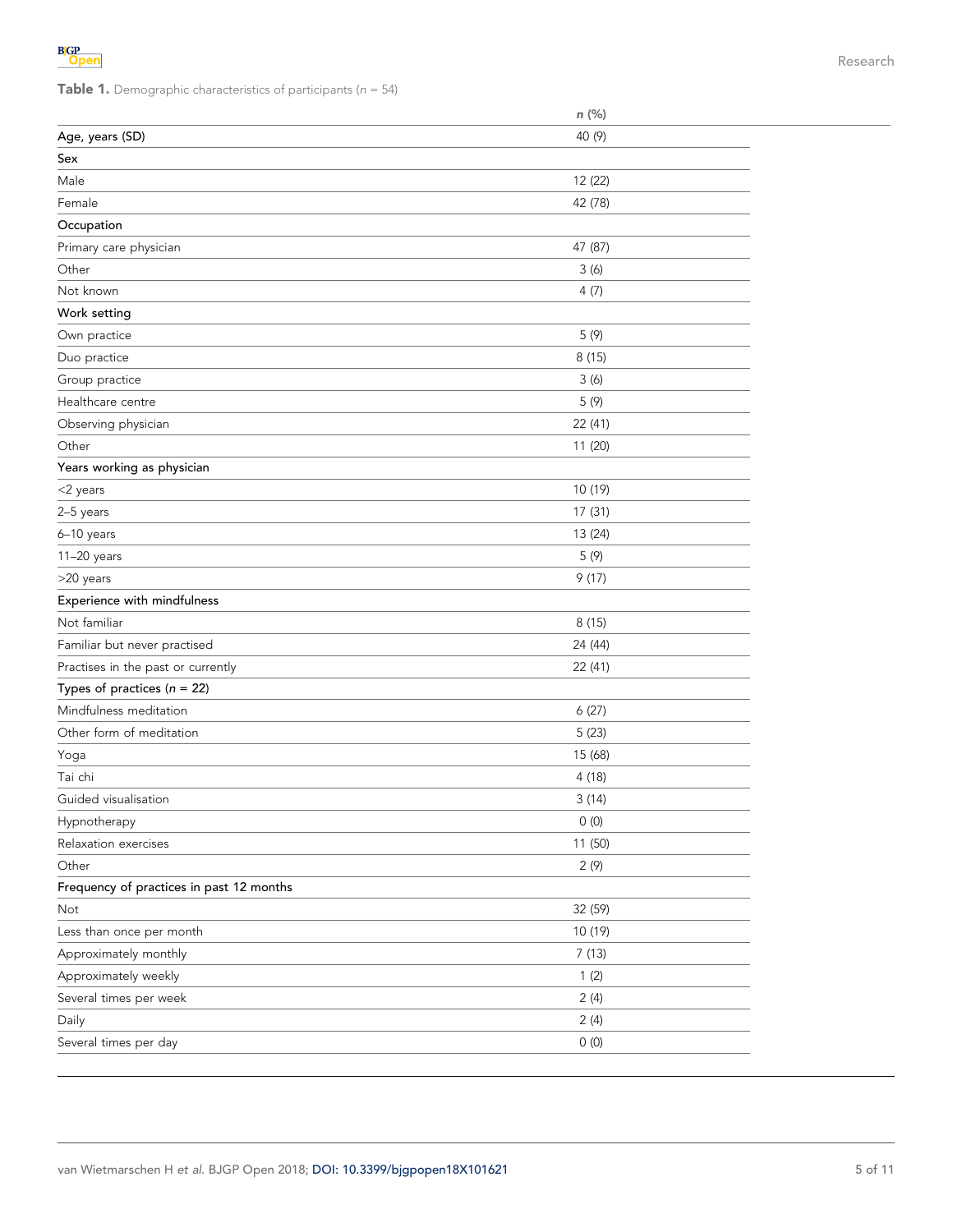<span id="page-5-0"></span>

Table 2. Differences in perceived stress, reflection, and self-compassion between 'before' and 'directly after' the mindfulness training

|                        |    | Before, mean (SD) | Directly after, mean (SD) | Mean difference, (95% CI) | P value | Cohen's d |
|------------------------|----|-------------------|---------------------------|---------------------------|---------|-----------|
| Perceived stress (PSS) | 49 | 17.9(5.6)         | 13.4 (5.8)                | -4.5 (-6.0 to -3.0)       | 0.000   | $-0.9$    |
| Self-compassion (SCS)  | 50 | 2.9(0.7)          | 3.4(0.6)                  | $0.5(0.3)$ to $0.6$       | 0.000   | 0.8       |
| Reflection (GRAS)      | 44 | 87.6(7.7)         | 90.9(6.7)                 | 3.3 (1.5 to 5.2)          | 0.001   | 0.5       |
|                        |    |                   |                           |                           |         |           |

CI = confidence intervals. GRAS = Groningen Reflection Ability Scale. PSS = Perceived Stress Scale. SCS = Self-Compassion Scale.

exercises as taught in the mindfulness training such as yoga (45%), 3-minute meditation (45%), walking meditation (35%), and the body scan (30%).

## Qualitative results

Four themes and eight subthemes were extracted from the interview data (see [Box 1](#page-6-0)).

### Self-awareness

### Awareness of feelings, thoughts and behaviour patterns

The first subtheme was about the effect of the mindfulness training on increasing awareness of feelings, thoughts, and behaviour patterns. Physicians were more able to stop for a moment and think about what they were doing. This allowed them to better perceive thoughts that contributed to stress:

*'* [...] *you sometimes think for a moment: yeah, how does that influence my thoughts about the world. And to be aware of that, that I am judging things in this way, and that I am striving and not having a fresh look at things. You know, that is so nice to understand.'* (Interviewee 5)

#### Discovering boundaries

Physicians were better able to feel boundaries for themselves and towards patients; for instance, the ability to stay with yourself in dealing with difficult patients:

*'* [. . .] *there was a bit of gaining awareness of the consultation and then thinking, "Yes, I have become better in it." Because I dare to take a little distance now. Because this responsibility for her belly ache, I should be able to give that back to her. Yes, then I realise that I did take some steps.'* (Interviewee 4)

#### Acceptance

#### Self-acceptance

This subtheme concerned the increased self-acceptance, self-compassion, and gentleness towards the self that was experienced by the physicians:

*'I am very strict with myself. Quite the perfectionist. And there has been a lot of attention to that during the training. Having compassion for yourself. And I am able to do that better and better.'* (Interviewee 1)

|  |  |  |  | Table 3. Differences in perceived stress, reflection and self-compassion between 'before' and '6 months after' the mindfulness training |
|--|--|--|--|-----------------------------------------------------------------------------------------------------------------------------------------|
|  |  |  |  |                                                                                                                                         |

|                        |    | <b>Before, Mean (SD)</b> | 6 months after, Mean (SD) | Mean difference, (95% CI) | P value | Cohen's d |
|------------------------|----|--------------------------|---------------------------|---------------------------|---------|-----------|
| Perceived stress (PSS) | 22 | 16.3(6.1)                | 13.5(6.3)                 | $-2.9$ (-5.4 to -0.4)     | 0.025   | $-0.5$    |
| Self-compassion (SCS)  |    | 2.9(0.7)                 | 3.7(0.7)                  | $0.7$ (0.4 to 1.0)        | 0.000   |           |
| Reflection (GRAS)      |    | 87.7 (9.8)               | 90.2 (10.9)               | 2.5 (-0.7 to 5.7)         | 0.120   | 0.4       |

CI = confidence intervals. GRAS = Groningen Reflection Ability Scale. PSS = Perceived Stress Scale. SCS = Self-Compassion Scale.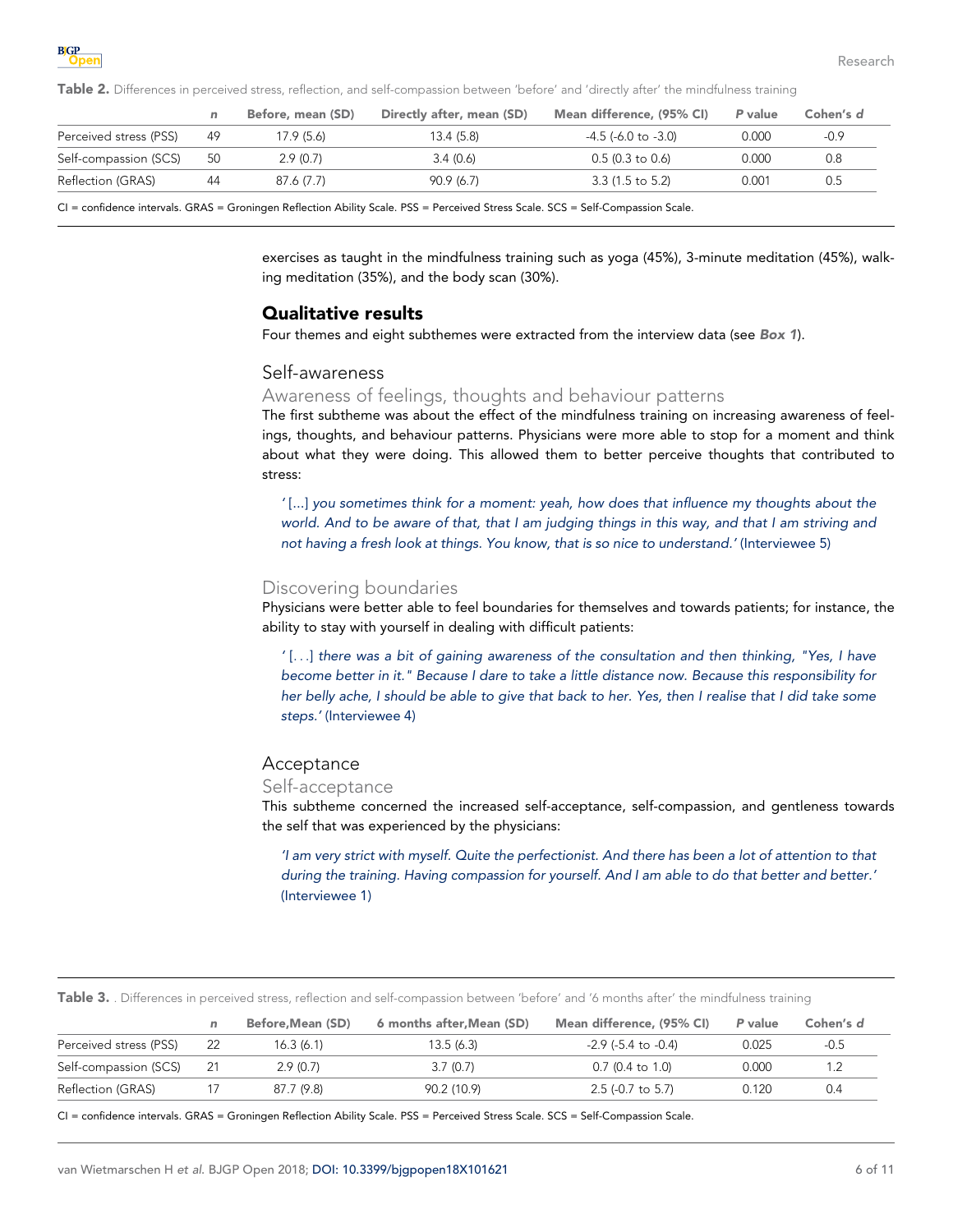#### <span id="page-6-0"></span>Box 1. Overview of the themes and subthemes

|                | <b>Themes</b> Self-awareness                              | Acceptance                              | Peacefulness | Openness                             |
|----------------|-----------------------------------------------------------|-----------------------------------------|--------------|--------------------------------------|
| Sub-<br>themes | Awareness of feelings, thoughts and<br>behaviour patterns | Self-acceptance Stress relief           |              | Perspective taking                   |
|                | Discovering boundaries                                    | Re-evaluation of Achieving<br>situation | mindfulness  | Openness towards other<br>approaches |

## Re-evaluation of situations

Physicians also mentioned having a more neutral perspective on situations, and the ability to let situations be as they are:

*'You pause for a bit and think: what is happening? Is it a tiger or is it just what it is? Do we have to do something with it or can it wait until later?'* (Interviewee 3)

## Peacefulness

#### Stress relief

Physicians acquired tools for achieving relaxation such as building in brief moments to breathe and relax:

*'Once in a while I take a small break to breath* . . . *Then I notice stress going down* . . . *So literally just notice what is happening in your body with your breathing and in your head at that moment.'* (Interviewee 3)

#### Achieving mindfulness

Physicians were able to achieve moments of mindfulness, such as consciously enjoying the moment and letting go of thoughts:

*'Yes, yes, especially looking around me: to see what a nice colours or what a nice flowers and just really look at that for a moment.'* (Interviewee 2)

## Openness

#### Perspective taking

Physicians reported increasing their understanding of others and being less judgemental about others because of the training:

*'You realise a little quicker: why does someone think like that, or you can see it from another perspective. What was going on? Why does a patient want this, why does a colleague want this in a certain manner? You don't always understand it very well and you can just be a little more open towards it.'* (Interviewee 2)

#### Openness towards other approaches

Physicians learnt to see other possible approaches to deal with certain situations with their patients:

*'If they keep returning with the same complaints, what is behind it? Am I not able to help them in another way? Or deal with it in another manner. Addressing the mental side some more. Put more time in it.'* (Interviewee 1)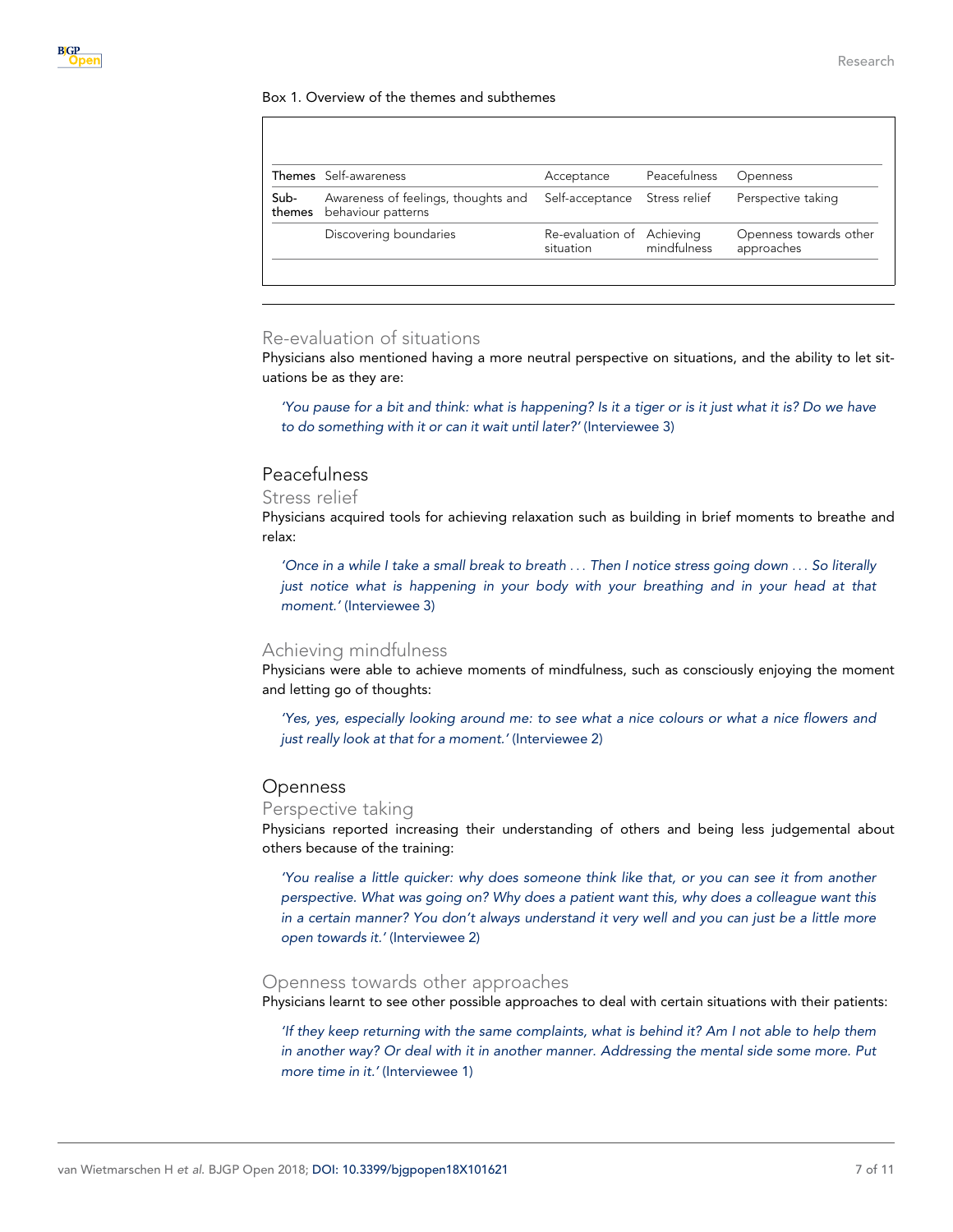# **Discussion**

## Summary

This mixed-methods study demonstrated that participation in mindfulness training had beneficial effects for primary care physicians. The 8 weeks of mindfulness training significantly decreased perceived stress and improved self-compassion in primary care physicians up to 6 months post-intervention. Self-reflection was significantly improved directly after the training, but not at 6 months after the training. Furthermore, the qualitative data revealed that participation in the mindfulness training made the participants more aware of their own feelings and thoughts, and better able to accept situations, experience more peacefulness, and have more openness to the self and others.

## Strengths and limitations

A strength of the present study was the use of mixed methods; the magnitude of effects on the validated scales of perceived stress, self-compassion, and self-reflection were complemented by the qualitative findings about the experiences of the MBSR course among the participants. Another strength was the 6-month post-intervention follow-up of the study, demonstrating that effects were sustained over half a year. This might be related to the finding that a substantial number of participants had been able to implement mindfulness exercises into their daily life after the training. The study had several limitations as well. First of all, the study was not of a randomised design and lacked an appropriate control group, such as a wait-list control group. It was deemed unethical to establish a wait-list or other control group for this study, since physicians registering for the mindfulness training wanted to start directly with the training and payed for it themselves. Furthermore, it was not quantitatively measured whether the observed beneficial changes were associated with higher levels of mindfulness in the participating physicians after the training. However, the qualitative findings in the present study suggest so, as more awareness, acceptance, and openness were perceived by physicians as a result of the mindfulness training. Another limitation of the study was that participating physicians were self-selected, and thus the sample might have included those who experienced more stress, or had a specific interest in mindfulness. Generalising the findings to other primary care physicians should, therefore, be done with caution. Another limitation was the percentage loss to follow-up with respect to the response rates at 6 months after the training. This carries the risk that participants who experienced more beneficial effects from the course were more likely to respond than those with negative experiences. However, there were no significant differences in perceived stress, self-compassion, and self-reflection between the 6-month responders and non-responders at baseline and at 3 months. Furthermore, the experiences of those subjects with types of mind–body exercises as well as the frequency of practice 12 months before the training were also similar between the 6-month responders and non-responders, thereby, reducing concerns of a response bias. An additional limitation is the voluntary participation of the physicians for the interviews, which may have resulted in a selection of those with a more general positive attitude towards the mindfulness training. However, specific attention to both positive and negative experiences of the participants was addressed in the interviews.

## Comparison with existing literature

The findings in the present study are well in line with previously published studies of different designs, and add to the growing evidence for the effectiveness of mindfulness interventions in reducing burnout-related symptoms and improving wellbeing in primary care physicians.<sup>[6,9,24](#page-9-0)</sup> A previous study of Dutch trainers of GPs reported on qualitative findings that the mindfulness intervention increased self-compassion. Importantly, this result was confirmed quantitatively in the present study, using the validated self-compassion scale of Neff *et al*. [14](#page-9-0) It has been demonstrated that the negative dimensions of self-compassion, such as self-judgement, isolation, and over-identification, are underlying factors that can explain the vulnerability of certain primary care physicians to develop burnout.<sup>[25](#page-9-0)</sup> It seems, therefore, of utmost importance to provide primary care physicians with techniques for training self-compassion, by means of a mindfulness training, such as described in the present study, in order to prevent burnout and poor wellbeing.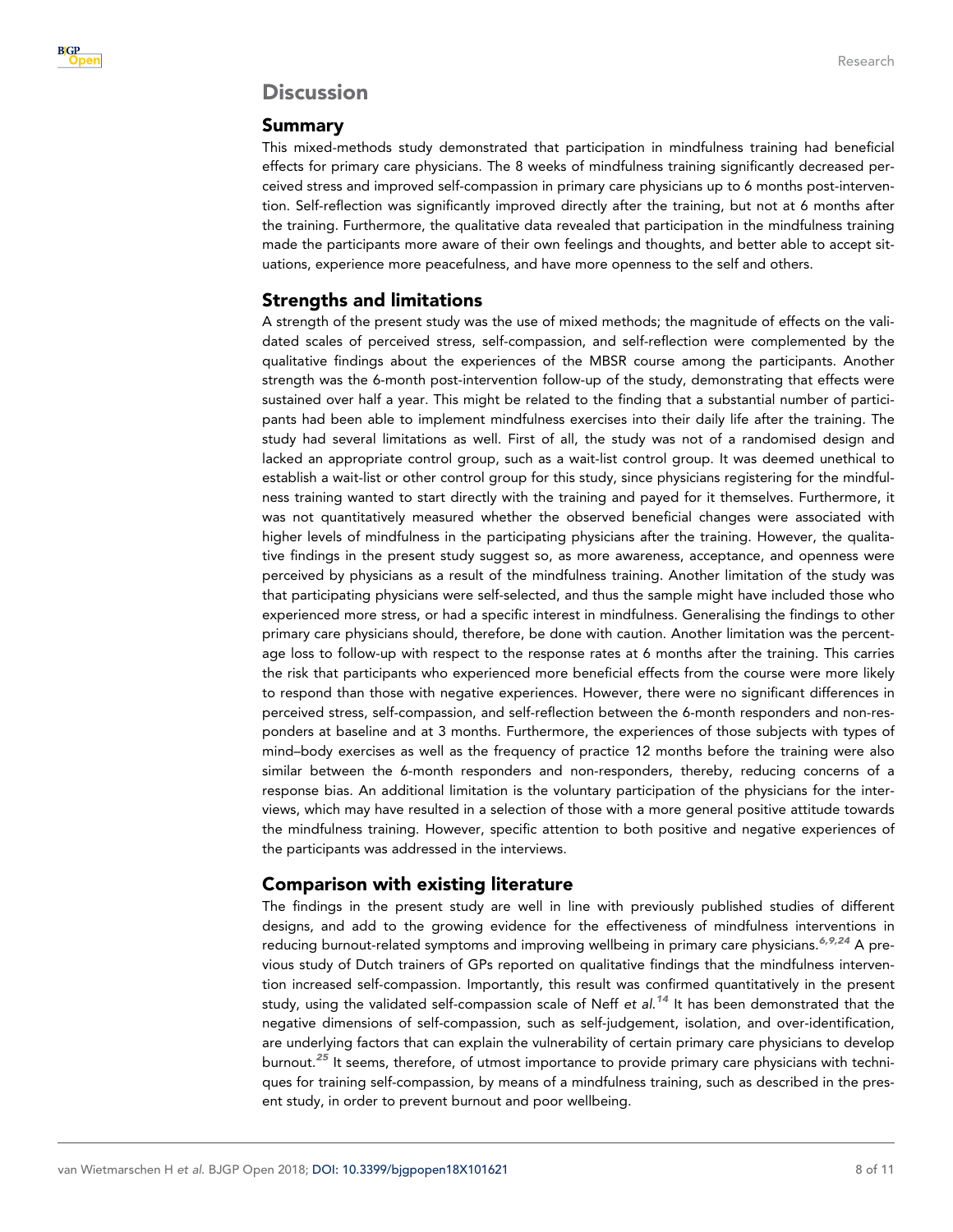#### Implications for research and practice

It is evident from the literature that a substantial percentage of primary care physicians experience high levels of chronic stress in response to workforce and workload issues, eventually leading to burnout.<sup>[1,2](#page-9-0)</sup> Burnout does not only affect the wellbeing of physicians themselves, but also can have a negative impact on patients. It has been demonstrated that the level of burnout in healthcare professionals is associated with poorer quality of patient care, related to decreased empathy towards the patient, more medical errors, and lower patient satisfaction.<sup>[26–28](#page-9-0)</sup> The findings of the present study suggest that providing a mindfulness training course to primary care physicians, outside their workplace, is recommended to prevent burnout, improve their wellbeing, and consequently improve patient care. In terms of burnout prevention, however, it might seem more effective to start as early as possible by providing the mindfulness training in the medical curriculum as for medical students to learn how to better cope with stress in future situations. Introduction of mind–body techniques, such as mindfulness into the medical curriculum, has been shown to reduce stress and increase empathic concern in medical students.<sup>[29–31](#page-10-0)</sup> A recently published study provided preliminary evidence that the beneficial effects of such training last until after graduation, and resulted in better self-care and better patient care.<sup>[32](#page-10-0)</sup> Participants who were interviewed in the present study recommended implementing the mindfulness training in the regular required medical curriculum, but had different views on when to provide the training in the curriculum. Further research is needed to investigate whether the training should be delivered to medical students at a certain point in the medical curriculum for optimum effectiveness;<sup>[31](#page-10-0)</sup> for example, right before they enter clinical practice, when they start to see patients.

The mindfulness training, as described in the present study, was specifically developed for primary care physicians and therefore comprises an intervention that is directed at them. In order to prevent work-related stress and burnout, it seems relevant to also change the working environment of primary care physicians. A focus group study explored strategies that could improve wellbeing of primary care physicians. This study identified compulsory daily breaks, (peer) support systems, more staff, and more time for patient contacts as possible effective strategies.<sup>[33](#page-10-0)</sup> However, empirical evidence for organisation-directed interventions, such as reducing the working hours, having peer-sup-port groups, or improving communication skills of healthcare professionals, is limited.<sup>[34](#page-10-0)</sup> Furthermore, primary care physicians may have few opportunities to make structural changes in their working environment, owing to the many tasks and challenges they are faced with and the way the primary healthcare system is organised.<sup>[35–36](#page-10-0)</sup> Thus, if the healthcare system cannot be changed so easily, it is important to support self-care of physicians. Self-care is defined as 'a cadre of activities performed independently by an individual to promote and maintain personal wellbeing throughout life'.<sup>[37](#page-10-0)</sup> Developing self-awareness and self-reflection seem to be key factors in self-care for physi-cians.<sup>[37–38](#page-10-0)</sup> Since the present study demonstrated that a mindfulness training can enhance self-awareness of physicians, it is recommended that primary care physicians include such training in their selfcare planning. Little is known about which elements in the mindfulness training may positively contribute to reduce stress, increase self-awareness, and increase self-compassion in physicians. This might also depend on individual preferences,<sup>[39](#page-10-0)</sup> burnout subtypes,<sup>[25](#page-9-0)</sup> and the working environment of primary care physicians. Further pragmatic research is, therefore, warranted that tailors the mindfulness training to individual and organisational needs in order to maximise its effectiveness.

#### Funding

This study was funded by a grant from the Iona Foundation, the Phoenix Foundation, the Triodos Foundation, and the Foundation for Attentive Physicians.

#### Ethical approval

As this study did not involve experiments with patients or study subjects, according to the Dutch Medical Research in Human Subjects Act (WMO), it was exempt from ethical approval.

#### Provenance

Freely submitted; externally peer reviewed.

#### Acknowledgements

The authors would like to thank all the participants for their willingness to contribute data to the study. Furthermore, special thanks go towards Masja Otter for providing the mindfulness training.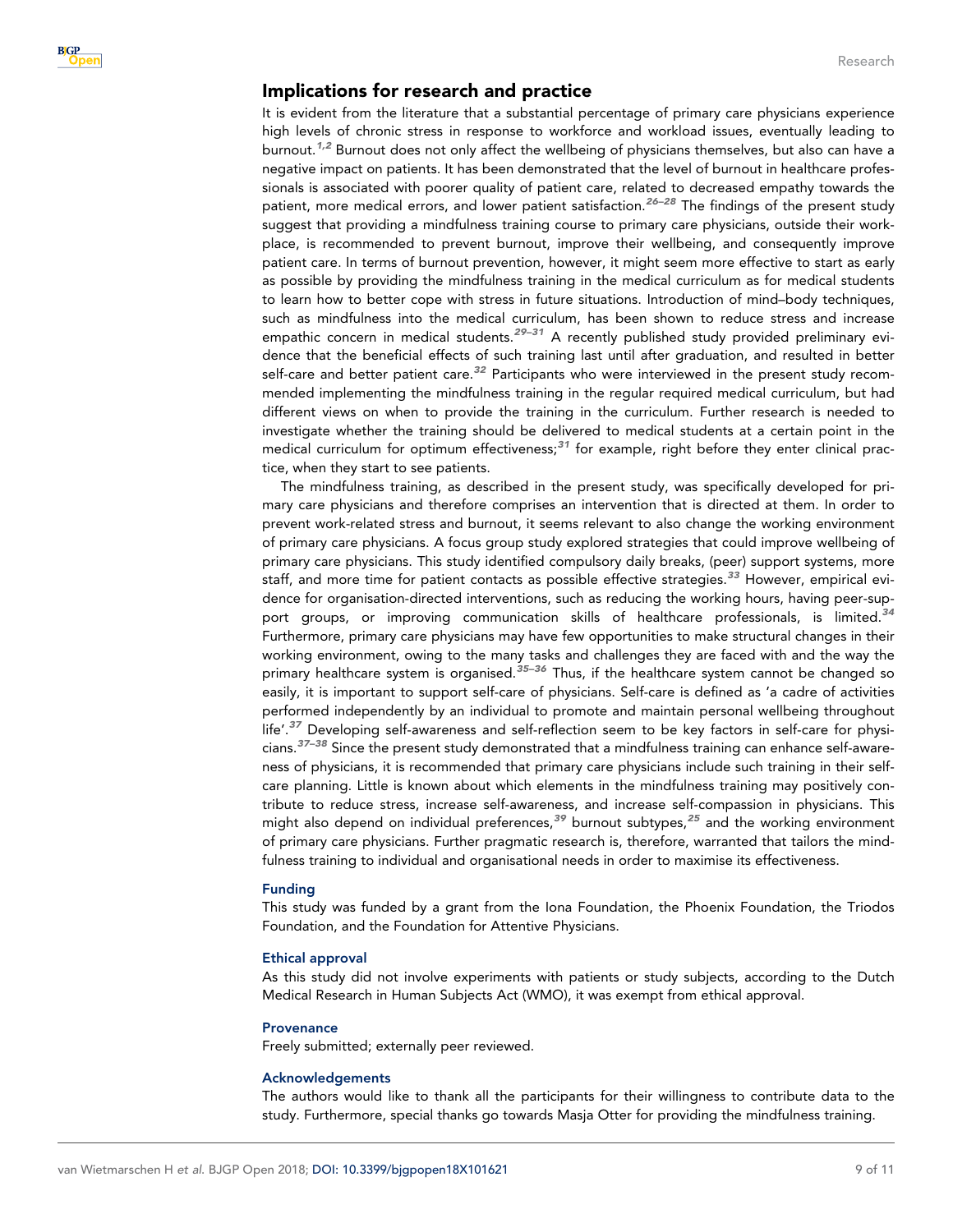## <span id="page-9-0"></span>References

- 1. Twellaar M, Winants Y, Houkes I. How healthy are Dutch general practitioners? Self-reported (mental) health among Dutch general practitioners. *Eur J Gen Pract* 2008; 14(1): 4–9. [doi: 10.1080/13814780701814911](http://dx.doi.org/10.1080/13814780701814911)
- 2. Soler JK, Yaman H, Esteva M. European General Practice Research Network Burnout Study Group, *et al*. Burnout in European family doctors: the EGPRN study. *Fam Pract* 2008; 25(4): 245–265. [doi: 10.1093/](http://dx.doi.org/10.1093/fampra/cmn038) [fampra/cmn038](http://dx.doi.org/10.1093/fampra/cmn038)
- 3. Rothenberger DA. Physician burnout and well-being: a systematic review and framework for action. *Dis Colon Rectum* 2017; 60(6): 567–576. [doi: 10.1097/DCR.0000000000000844](http://dx.doi.org/10.1097/DCR.0000000000000844)
- 4. Jones D, Davies P. Burnout in general practice. *InnovAiT* 2016; 9(6): 364–369.
- 5. Demerouti E, Bakker AB, Nachreiner F, *et al*. The job demands-resources model of burnout. *J Appl Psychol* 2001; 86(3): 499–512. [doi: 10.1037/0021-9010.86.3.499](http://dx.doi.org/10.1037/0021-9010.86.3.499)
- 6. Verweij H, Waumans RC, Smeijers D, *et al*. Mindfulness-based stress reduction for GPs: results of a controlled mixed methods pilot study in Dutch primary care. *Br J Gen Pract* 2016; 66(643): e99–e105. [doi:](http://dx.doi.org/10.3399/bjgp16X683497) [10.3399/bjgp16X683497](http://dx.doi.org/10.3399/bjgp16X683497)
- 7. Prins JT, Van Der Heijden F, Hoekstra-Weebers J, *et al*. Burnout, engagement and resident physicians' selfreported errors. *Psychol Health Med* 2009; 14(6): 654–666. [doi: 10.1080/13548500903311554](http://dx.doi.org/10.1080/13548500903311554)
- 8. Shapiro S, Carlson L, Astin J, *et al*. Mechanisms of mindfulness. *J Clin Psychol* 2006; 62(3): 373–386. [doi: 10.](http://dx.doi.org/10.1002/jclp.20237) [1002/jclp.20237](http://dx.doi.org/10.1002/jclp.20237)
- 9. Fortney L, Luchterhand C, Zakletskaia L, *et al*. Abbreviated mindfulness intervention for job satisfaction, quality of life, and compassion in primary care clinicians: a pilot study. *Ann Fam Med* 2013; 11(5): 412–420. [doi: 10.1370/afm.1511](http://dx.doi.org/10.1370/afm.1511)
- 10. Raab K. Mindfulness, self-compassion, and empathy among health care professionals: a review of the literature. *J Health Care Chaplain* 2014; 20(3): 95–108. [doi: 10.1080/08854726.2014.913876](http://dx.doi.org/10.1080/08854726.2014.913876)
- 11. Creswell JW, Plano Clark VL. *Designing and conducting mixed methods research*. 2nd edn. Thousand Oaks, CA: SAGE, 2011.
- 12. Kabat-Zinn J. *Full catastrophe living: using the wisdom of your body and mind to face stress, pain, and illness*. New York, NY: Delacorte, 1990.
- 13. Cohen S, Kamarck T, , Mermelstein R. A global measure of perceived stress. *J Health Soc Behav* 1983; 24 (4): 385–396.
- 14. Neff KD. The self-compassion scale is a valid and theoretically coherent measure of self-compassion. *Mindfulness* 2016; 7(1): 264–274. [doi: 10.1007/s12671-015-0479-3](http://dx.doi.org/10.1007/s12671-015-0479-3)
- 15. Aukes LC. Personal reflection in medical education. Chapter 4: Validation of the Groningen Reflection Ability Scale (GRAS). 2008. <https://www.rug.nl/research/portal/files/14472950/c4.pdf> (accessed 8 Nov 2018).
- 16. Cohen J. *Statistical power analysis for the behavioral sciences*. London: Routledge. 1988.
- 17. Malterud K, Siersma V, Guassora A. Sample size in qualitative interview studies: guided by information power. *Qual Health Res* 2016; 26(1): 1753–1760. [doi: 10.1177/1049732315617444](http://dx.doi.org/10.1177/1049732315617444)
- 18. Dahlberg K, Drew N, Nyström M. Reflective lifeworld research. 2008. [https://psy.au.dk/fileadmin/site\\_files/](https://psy.au.dk/fileadmin/site_files/filer_psykologi/dokumenter/CKM/NB37/dahlberg.pdf) [filer\\_psykologi/dokumenter/CKM/NB37/dahlberg.pdf](https://psy.au.dk/fileadmin/site_files/filer_psykologi/dokumenter/CKM/NB37/dahlberg.pdf) (accessed 8 Nov 2018).
- 19. Kvale S. Doing interviews. 2007. <http://dx.doi.org/10.4135/9781849208963> (accessed 19 Nov 2018).
- 20. Braun V, Clarke V. Using thematic analysis in psychology. *Qual Res Psychol* 2006; 3(2): 77–101. [doi: 10.1191/](http://dx.doi.org/10.1191/1478088706qp063oa) [1478088706qp063oa](http://dx.doi.org/10.1191/1478088706qp063oa)
- 21. Elo S, Kyngas H. The qualitative content analysis process. *J Adv Nurs* 2008; 62(1): 107–115. [doi: 10.1111/j.](http://dx.doi.org/10.1111/j.1365-2648.2007.04569.x) [1365-2648.2007.04569.x](http://dx.doi.org/10.1111/j.1365-2648.2007.04569.x)
- 22. Patton MQ. *Qualitative research & evaluation methods*. 3rd edn. Thousand Oaks, CA: SAGE, 2002.
- 23. Graneheim UH, Lundman B. Qualitative content analysis in nursing research: Concepts, procedures and measures to achieve trustworthiness. *Nurse Educ Today* 2004; 24(2): 105–112. [doi: 10.1016/j.nedt.2003.10.](http://dx.doi.org/10.1016/j.nedt.2003.10.001) [001](http://dx.doi.org/10.1016/j.nedt.2003.10.001)
- 24. Krasner MS, Epstein RM, Beckman H, *et al*. Association of an educational program in mindful communication with burnout, empathy, and attitudes among primary care physicians. *JAMA* 2009; 302(12): 1284–1293. [doi:](http://dx.doi.org/10.1001/jama.2009.1384) [10.1001/jama.2009.1384](http://dx.doi.org/10.1001/jama.2009.1384)
- 25. Montero-Marin J, Zubiaga F, Cereceda M, *et al*. Burnout subtypes and absence of self-compassion in primary healthcare professionals: A cross-sectional study. *PLoS ONE* 2016; 11(6): 1–17. [doi: 10.1371/journal.](http://dx.doi.org/10.1371/journal.pone.0157499) [pone.0157499](http://dx.doi.org/10.1371/journal.pone.0157499)
- 26. Hall LH, Johnson J, Heyhoe J, *et al*. Exploring the impact of primary care physician burnout and well-being on patient care: a focus group study. *J Patient Saf* 2017; 14; [Published Ahead-of-Print]. [doi: 10.1097/PTS.](http://dx.doi.org/10.1097/PTS.0000000000000438) [0000000000000438](http://dx.doi.org/10.1097/PTS.0000000000000438)
- 27. Hall LH, Johnson J, Watt I, *et al*. Healthcare staff wellbeing, burnout, and patient safety: a systematic Review. *PLoS One* 2016; 11(7):e0159015. [doi: 10.1371/journal.pone.0159015](http://dx.doi.org/10.1371/journal.pone.0159015)
- 28. Salyers MP, Bonfils KA, Luther L, *et al*. The relationship between professional burnout and quality and safety in healthcare: a meta-analysis. *J Gen Intern Med* 2017; 32(4): 475–482. [doi: 10.1007/s11606-016-3886-9](http://dx.doi.org/10.1007/s11606-016-3886-9)
- 29. Motz K, Graves K, Gross C, *et al*. OA05.03. Impact of a mind-body medicine skills course on medical students' perceived stress, mindfulness and elements of emotional intelligence. *BMC Complement Altern Med* 2012; 12(Suppl 1): O19. [doi: 10.1186/1472-6882-12-S1-O19](http://dx.doi.org/10.1186/1472-6882-12-S1-O19)
- 30. van Vliet M, Jong M, Jong MC. Long-term benefits by a mind–body medicine skills course on perceived stress and empathy among medical and nursing students. *Med Teach* 2017; 39(7): 710–719. [doi: 10.1080/](http://dx.doi.org/10.1080/0142159X.2017.1309374) [0142159X.2017.1309374](http://dx.doi.org/10.1080/0142159X.2017.1309374)